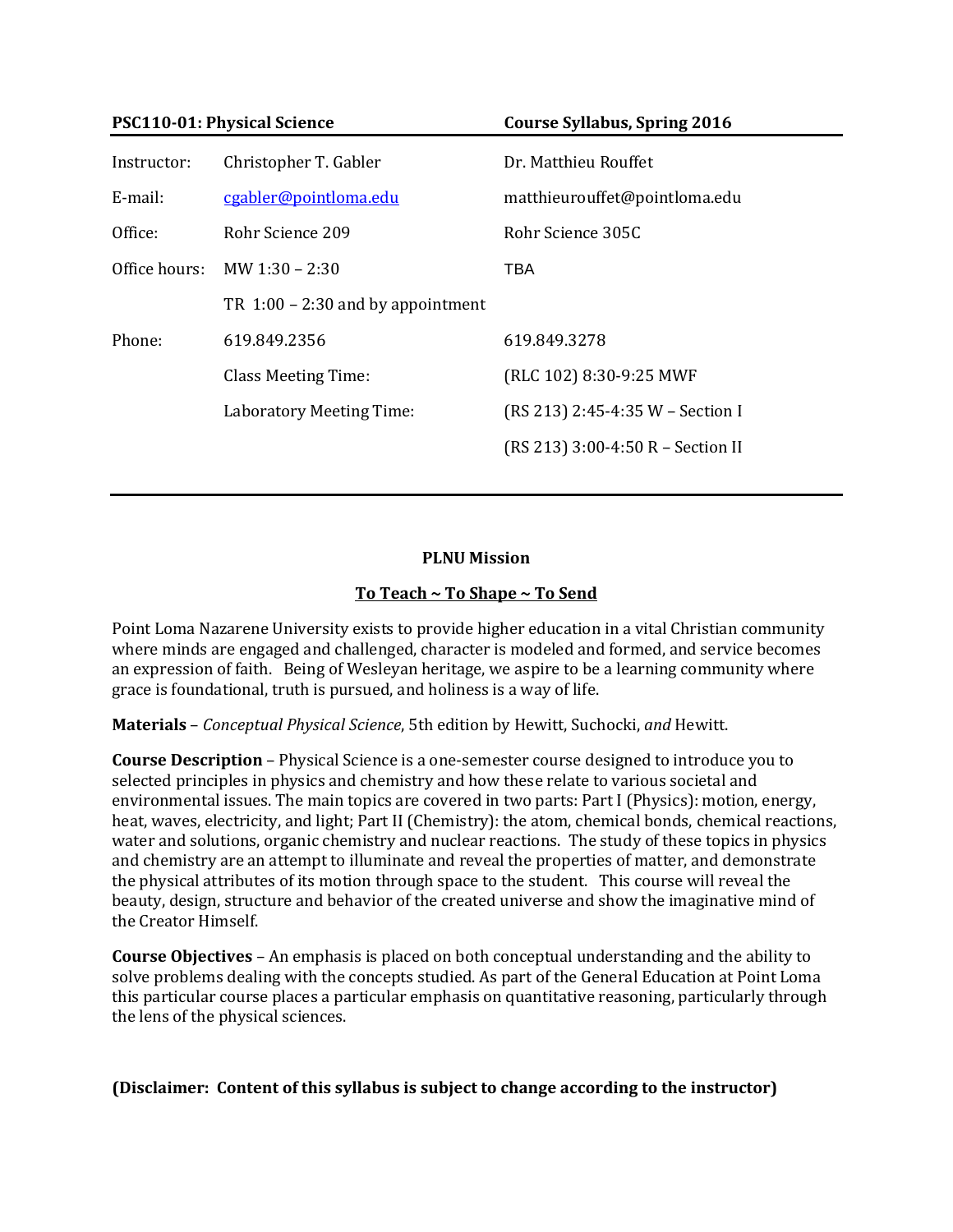## **Course Objectives (continued):** Specifically students should be able to:

1. Explain everyday observations of the natural world in terms of chemistry and physics.

2. Translate the description of problems into the equations required to solve them using relevant physical principles.

3. Find solutions to problems once appropriate equations or techniques are identified.

4. Create and interpret graphical representations of quantities (motion graphs, standing waves, etc.)

5. Gather and interpret data in a lab setting.

**General Education Learning Outcomes:** GELO 1e will be assessed directly using problems on the final exam that are quantitative in nature.

**Class Meetings** – Learning physics and chemistry requires active learning and participation during class and lab. In preparation for each class meeting there is a reading assignment. To maximize your learning and participation during our meetings it is very important that you have read this material before class.

**Lab** – You will participate in a lab designed to give you hands-on experience with the concepts covered in the class meetings. Lab will also provide an opportunity for you to use instruments common to the physical sciences, perform measurements, and analyze data using the scientific method. Labs will be completed in small groups, with each member of the team completing his or her own worksheet. Labs comprise 20% of your final grade. You must pass the lab portion of the class to pass the course.

**Homework –** Homework is worth 10% of your final grade.

*Submission:* Written homework solutions should be worked neatly in clear logical steps. (Solutions and explanations should be clear enough that one of your peers could easily follow what you did if they had not worked the problem before.)

*Collaboration*: We expect and encourage collaboration between you and your peers while working on your homework, but your work should be your own original solutions. Allow adequate time to work and think about problems by yourself first before you work together with your peers or ask questions of me. When you sit down to write up a problem, you should not use notes copied from someone else. The guideline is that you should have no trouble explaining or repeating work that you turn in.

*Late Submission:* Up to one late assignment per quad will be accepted late with a 10% reduction in grade for every day it is late. This begins with a 10% reduction for an assignment turned in later in the day after this homework has been collected at the beginning of class.

**(Disclaimer: Content of this syllabus is subject to change according to the instructor)**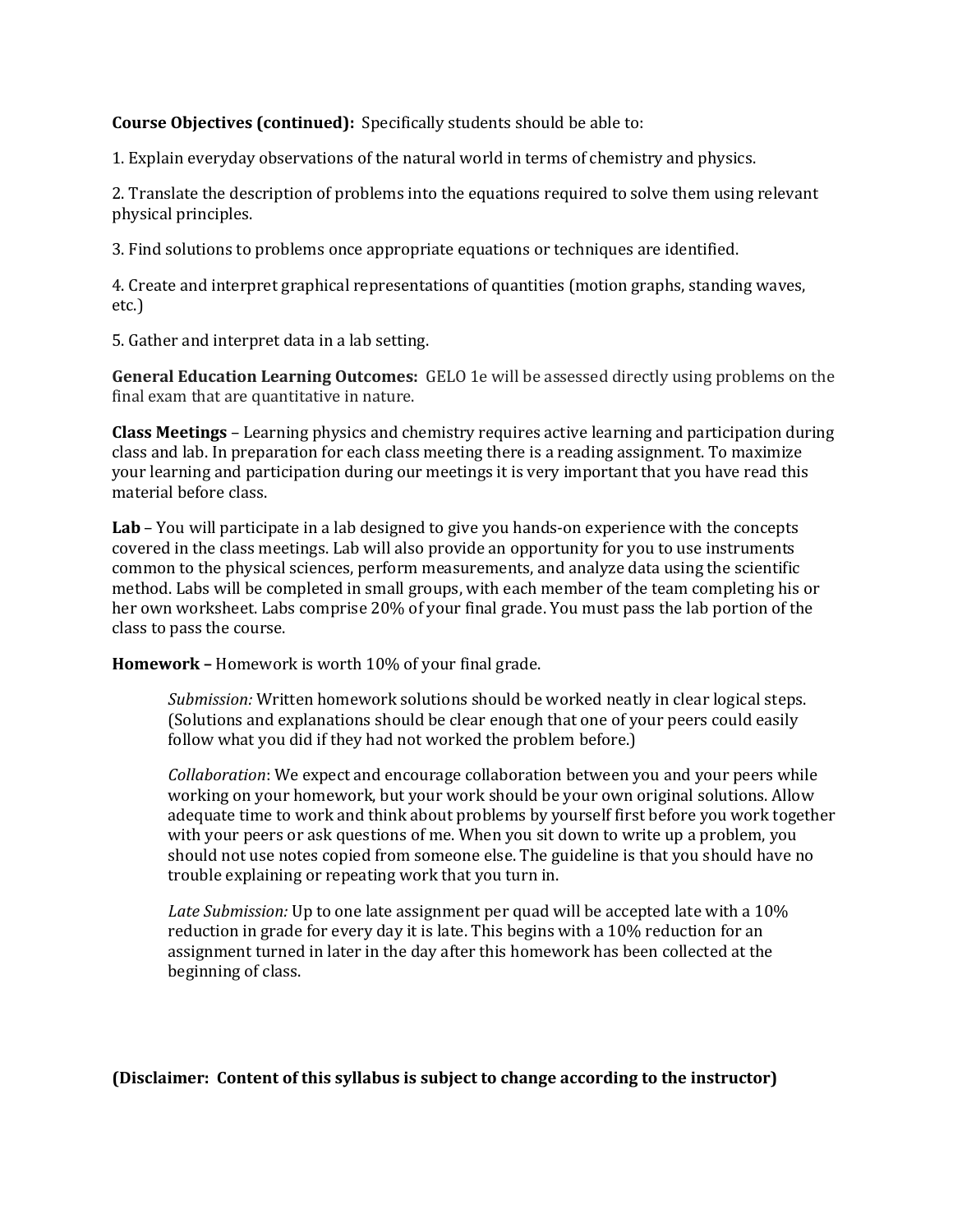**Exams –** Examinations will be given in class, which count toward 40% of your final grade, two during each section. The final exam is comprehensive and counts for 15% of your grade. Exams will be closed book. Partial credit will be given for correct reasoning at any step of the problem, but only if it is communicated clearly enough for me to understand. For problems that call for a solution or explanation, no credit will be given for an answer alone; the method or reasoning must also be shown. The **Final Exam** date for this class is **Friday, May 6, 2016 – 7:30- 10:00 a.m.**

**Final Grades –** The grade you earn in this course is roughly based on the following scale: 100%- 92% A, 92%-89.5% A-, 89.5%-87% B+, 87%-82% B, 82%-79.5% B-, 79.5%-77% C+, 77%-72% C, 72%-69.5% C-, 69.5%-67% D+, 67%-62% D, 62%-59.5% D-.

The points you receive during the course are weighted accordingly: in-class quizzes: 15%, labs: 20%, homework: 10%, exams (4): 40%, final exam: 15%.

**Academic Honesty –** Students should demonstrate academic honesty by doing original work and by giving appropriate credit to the ideas of others. Academic dishonesty is the act of presenting information, ideas, and/or concepts as one's own when in reality they are the results of another person's creativity and effort. A faculty member who believes a situation involving academic dishonesty has been detected may assign a failing grade for that assignment or examination, or, depending on the seriousness of the offense, for the course. Faculty should follow and students may appeal using the procedure in the university Catalog. See [Academic Policies](http://catalog.pointloma.edu/content.php?catoid=18&navoid=1278) for definitions of kinds of academic dishonesty and for further policy information.

**Academic Accommodations –** If you have a diagnosed disability, please contact PLNU's Disability Resource Center (DRC) within the first two weeks of class to demonstrate need and to register for accommodation by phone at 619-849-2486 or by e-mail at **DRC@pointloma.edu.** See Disability [Resource Center](http://www.pointloma.edu/experience/offices/administrative-offices/academic-advising-office/disability-resource-center) for additional information.

#### **FINAL EXAMINATION POLICY**

Successful completion of this class requires taking the final examination **on its scheduled day**. The final examination schedule is posted on the Class Schedules site. No requests for early examinations or alternative days will be approved. The **Final Exam** date for this class is **Friday, May 6, 2016 – 7:30- 10:00 a.m.**

#### **COPYRIGHT POLICY**

Point Loma Nazarene University, as a non-profit educational institution, is entitled by law to use materials protected by the US Copyright Act for classroom education. Any use of those materials outside the class may violate the law.

**(Disclaimer: Content of this syllabus is subject to change according to the instructor)**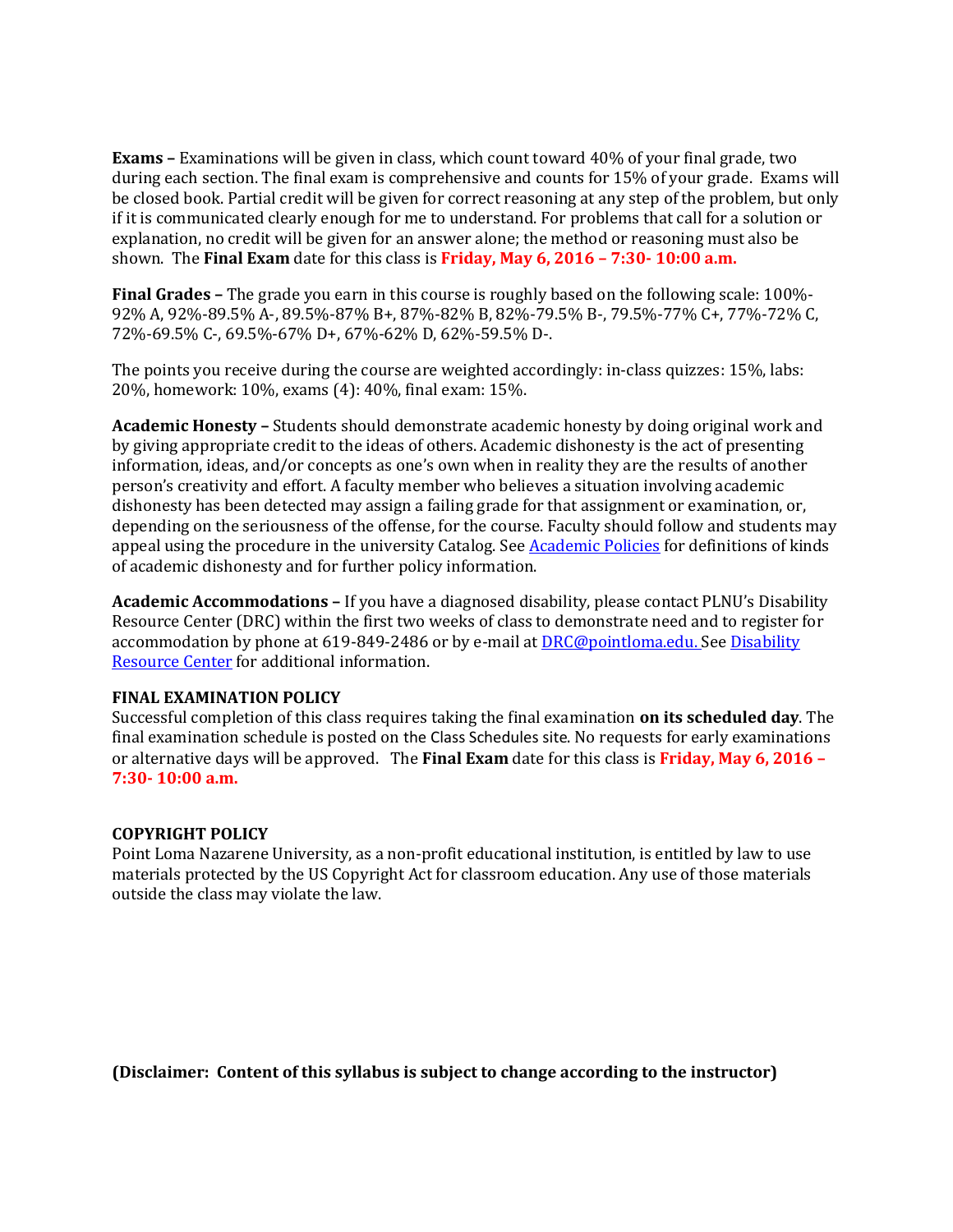**FERPA Policy:** In compliance with federal law, neither PLNU student ID nor social security number should be used in publicly posted grades or returned sets of assignments without student written permission. This class will meet the federal requirements by (Note: each faculty member should choose one strategy to use: distributing all grades and papers individually; requesting and filing written student permission; or assigning each student a unique class ID number not identifiable on the alphabetic roster.). Also in compliance with FERPA, you will be the only person given information about your progress in this class unless you have designated others to receive it in the "Information Release" section of the student portal. See Policy Statements in the (undergrad/ graduate as appropriate) academic catalog.